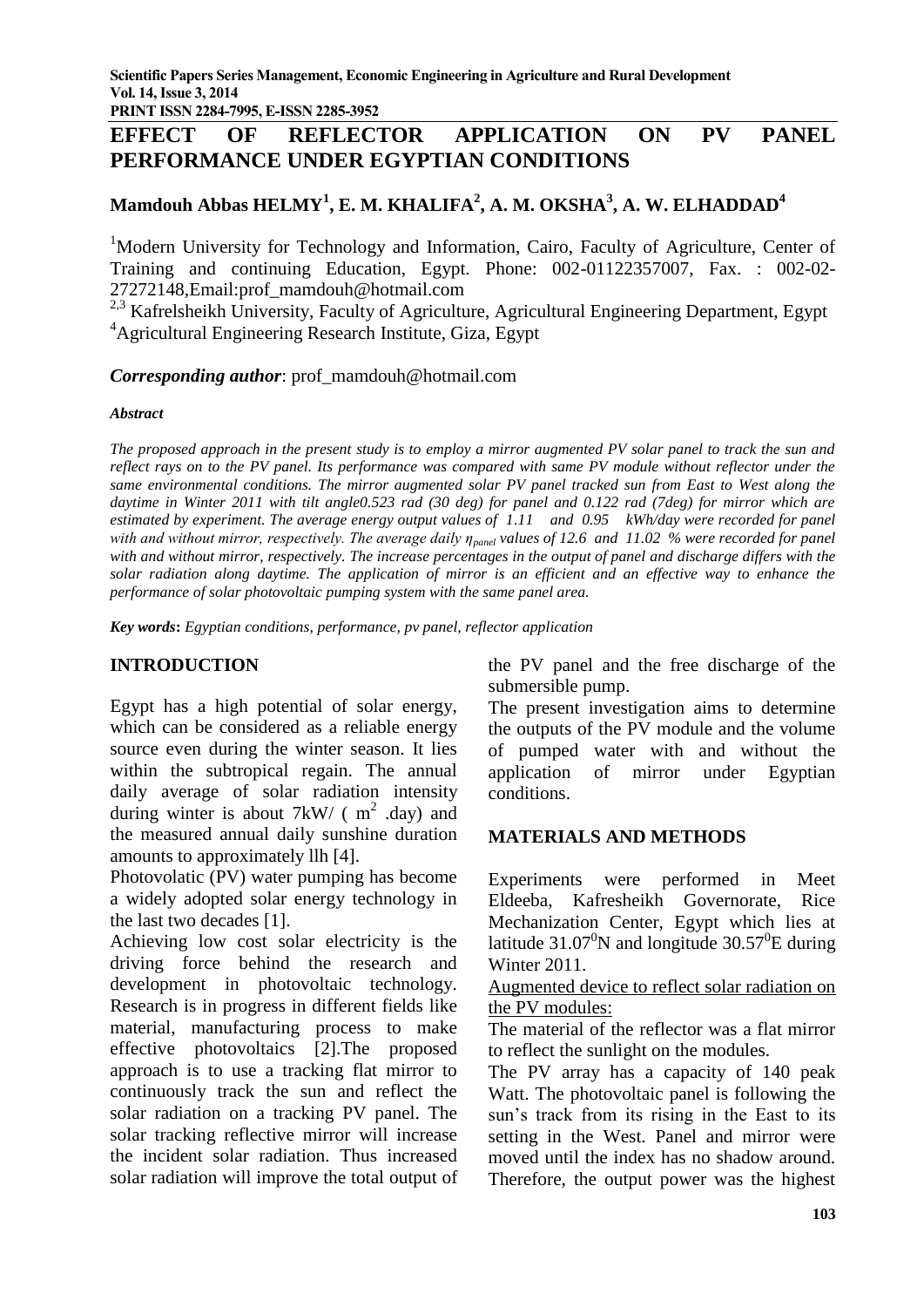### **Scientific Papers Series Management, Economic Engineering in Agriculture and Rural Development Vol. 14, Issue 3, 2014**

### **PRINT ISSN 2284-7995, E-ISSN 2285-3952**

one. Panel tilt angle is 0.523 rad (30 deg) and mirror tilt angle is 0.122 rad (7deg).



solar radiation on the PV modules.

The experiments were divided to five processes as follows: 1) Panel tilted at suitable tilt angle [0.549 rad (20deg) in Summer and 0.872 rad (50deg) in Winter] and the panel tracking sun from East to West along day time. 2) Panel tilted at 0.523 rad (30deg) [latitude angle] and the panel tracking sun from East to West along day time. 3) Panel tilted at suitable tilt angle [0.349 rad (20deg) in Summer and 0.872 rad (50deg) in Winter] and panel was oriented toward south along day time. 4) Panel tilted at 0.523 rad (30deg) [latitude angle] and panel was oriented toward South along day time.5) Panel positioned horizontally along day time.

The insolation to the PV array $(P_{in})$ was calculated by using the following equation [3]:

Pin = Ins × a, W ………………………1 Where:

 $I_{ns}$  = insolation, W/m<sup>2</sup>, and a = solar module area, m 2

The DC output power (  $P_{\text{output}}$ ) from the PV array is given by:

Poutput = Voc × Isc , W ………………… 2 Where:

 $V_{oc}$  = open circuit voltage, Volt and

 $I_{\rm sc}$  = short circuit current, Amp.

The panel efficiency was calculated by using the following equation:

$$
\eta_{\text{panel}} = \frac{P_{max}}{P_{in}} = \frac{V_{oc} \times I_{sc} \times FF}{I_{ns} \times a} \times 100 \quad \dots \dots \, 3
$$

Where:

 $\eta_{\text{panel}} =$  panel efficiency,% and

 $FF = fill factor which equals about 0.67 for$ silicon.

The gain in collected radiation and output electric power due to the application of reflector (mirror) as compared with the gain without reflector can be obtained by using the following relation:

| Benefit            | Ratio                 | οf | Power | $(BRP)$ = |
|--------------------|-----------------------|----|-------|-----------|
| P (with reflector) |                       |    |       |           |
|                    | P (without reflector) |    |       |           |

Where:

 $P =$  output electric power, W.

### **RESULTS AND DISCUSSIONS**

Effect of stationary reflector on the efficiency and temperature of the photovoltaic panel:

Table 1.Performance parameters of the panel at different levels of solar radiation and constant panel temperature of  $303.15K(30 °C)$ .

| Radiation,<br>W/m <sup>2</sup> | $I_{SC}$<br>Amp. | $\mathbf{V_{OC.}}$<br><b>Volt</b> | Power,<br>w | n <sub>panel</sub><br>$\frac{0}{0}$ |
|--------------------------------|------------------|-----------------------------------|-------------|-------------------------------------|
| 200                            | 1.53             | 19.1                              | 29.223      | 11.75                               |
| 314.29                         | 2.4              | 19.5                              | 46.8        | 11.97                               |
| 571.43                         | 4.35             | 19.7                              | 85.695      | 12.06                               |
| 730.85                         | 5.22             | 19.9                              | 103.878     | 12.44                               |
| 911.39                         | 6.42             | 19.95                             | 128.079     | 12.76                               |

From Tables 1 and 2, panel performance affect positively by incident solar radiation but affect negatively by panel temperature.

Table 2. Performance parameters of the panel at different panel temperatures and constant solar radiation of 557.14  $W/m^2$ 

| $T_{\text{panel, k}}$ | $I_{SC}$<br>Amp. | $\mathbf{V_{OC.}}$<br>Volt | Power,<br>W | <b>n</b> <sub>npanel</sub><br>$\frac{0}{0}$ |
|-----------------------|------------------|----------------------------|-------------|---------------------------------------------|
| 300.15(27)            | 4.31             | 19.7                       | 84.9        | 12.25                                       |
| 304.15(31)            | 3.8              | 19.6                       | 74.48       | 12.15                                       |
| 320.15(47)            | 3.73             | 18.73                      | 69.86       | 10.08                                       |

With the application of reflector on the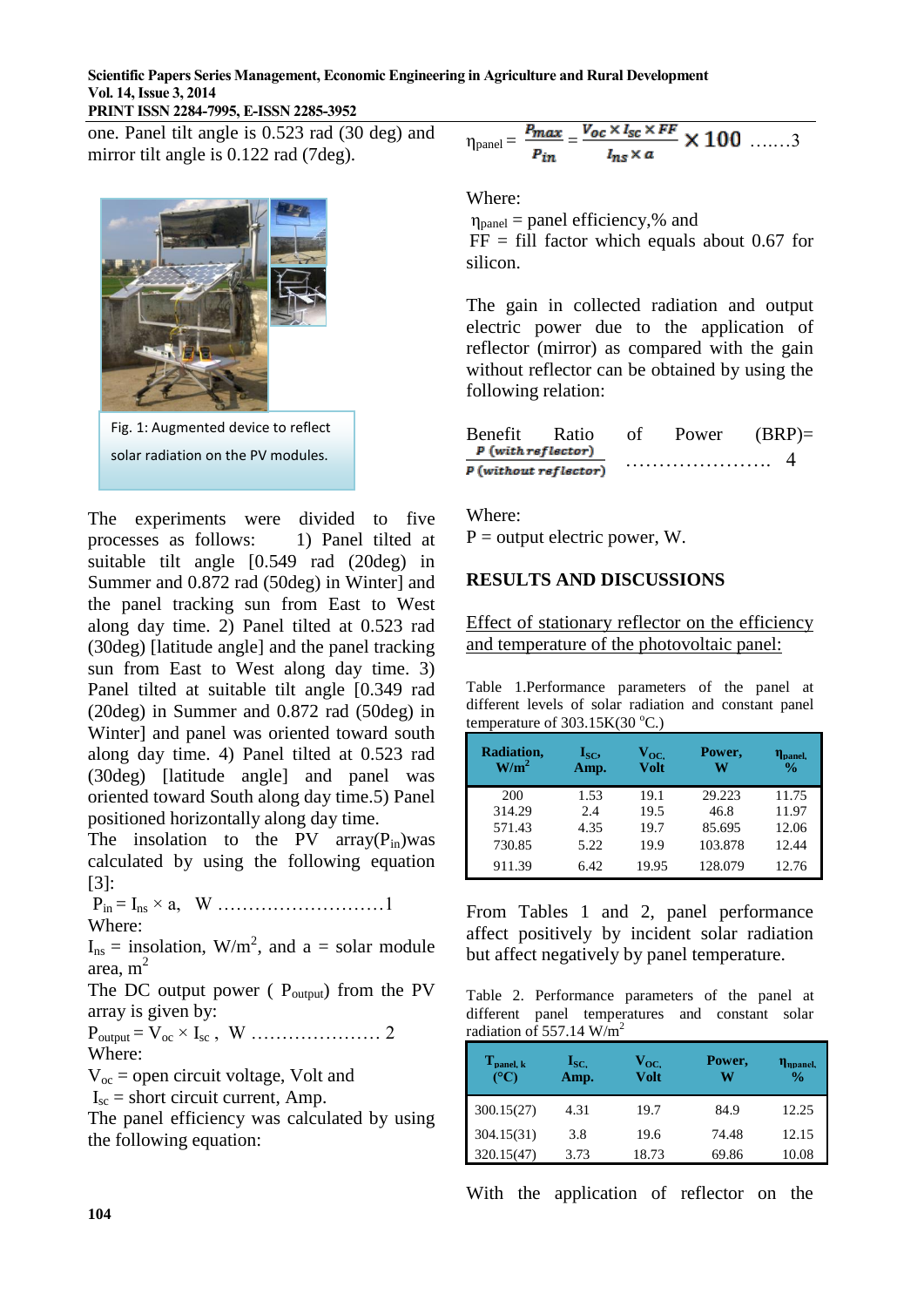#### **Scientific Papers Series Management, Economic Engineering in Agriculture and Rural Development Vol. 14, Issue 3, 2014**

**PRINT ISSN 2284-7995, E-ISSN 2285-3952**

photovoltaic panel the incident, the actual effect is the increase in the amount of solar radiation on the panel surface. Consequently, temperature of the panel increased with the application of the reflector due to extra solar radiation. Therefore, it is necessary to evaluate if the power and efficiency of the panel increased with application of reflector. From Table 3, it is clear that the performance of the panel improved by the application of the reflector.

Table 3. Performance indicators of the panel at different solar radiation values due to the application of reflector in Winter 2011.

| <b>Processes</b>      |                             |         | 2       | 3       | 4       | 5       |
|-----------------------|-----------------------------|---------|---------|---------|---------|---------|
| Average               | Radiation, W/m <sup>2</sup> | 135.714 | 504.761 | 729.428 | 803.809 | 878.928 |
| ISC, Amp.             | With out reflector          | 1.290   | 3.610   | 5.128   | 5.657   | 5.968   |
| ISC, Amp.             | with reflector              | 1.290   | 3.763   | 5.504   | 6.360   | 7.365   |
| VOC, Volt             | With out reflector          | 19.000  | 19.666  | 19.814  | 19.880  | 19.915  |
| VOC, Volt             | with reflector              | 19.000  | 19.777  | 19.914  | 19.943  | 19.983  |
| Power, W              | With out reflector          | 24.510  | 71.068  | 101.610 | 112.456 | 118.847 |
| Power, W              | with reflector              | 24.510  | 74.497  | 109.610 | 126.840 | 147.174 |
| $\eta$ npanel, %      | With out reflector          | 14.520  | 11.349  | 11.208  | 11.248  | 10.948  |
| $\sqrt{npanel, %y_p}$ | with reflector              | 14.520  | 11.885  | 12.099  | 12.686  | 13.558  |
| Improvement           | npanel, $%$                 | 0.000   | 4.723   | 7.947   | 12.786  | 23.839  |

The effect of reflector on the performance of the panel can be divided into five groups according to different values of solar radiation as shown in Table 3. Also, it can be seen in Table 3 that the percentage of improvement efficiency differs according to different values of solar radiation. When the average radiation value (R) was  $\leq 35.714W/m^2$ , there was no improvement efficiency (η panel). When average R values were 504.701, 729.428, 803.809 and 878.928 W/m², the average η panel values were 4.723, 7.947, 12.786 and 23.839%, respectively. Thus, the positive effect of increase of solar radiation on the panel efficiency (η panel) is more than the negative effect. This is due to the increase in panel temperature (T panel).

#### **CONCLUSIONS**

The averaged energy output values of 1.11 and 0.95 kWh/day were recorded for panel with and without mirror. The average daily ηpanel values of 12.6 and 11.02 % were recorded for panel with and without mirror,

respectively. Benefit Ratio of Power (BRP) due to the application of mirror was 1.32. The optimum tilt angles for using mirror with panel were 0.523 rad (30deg) for panel and 0.122rad (7deg) for mirror. The application of mirror is an efficient and effective way to enhance and improve the performance of solar photovoltaic panel.

#### **ACKNOWLEDGMENTS**

The authors wish express their thanks to Mr.Gamal Abou El-Hadeed for his contribution in correcting the present investigation to be in proper form for publication.

#### **REFERENCES**

[1]Awady, M.N., Sallam, M.F.A., Hegazi, A.M., 2002, Performance of solar powered dirp irrigation system. Misr J.Ag.Eng., 19(2): 297-312

[2]Badescu, V., 2003, Time dependent model of a complex PV water pumping system. Renewable Energy, 28: 543–560

[3]Hamza,A.A., Taha, A.Z., 1995, Performance of submersible PV solar pumping system under conditions